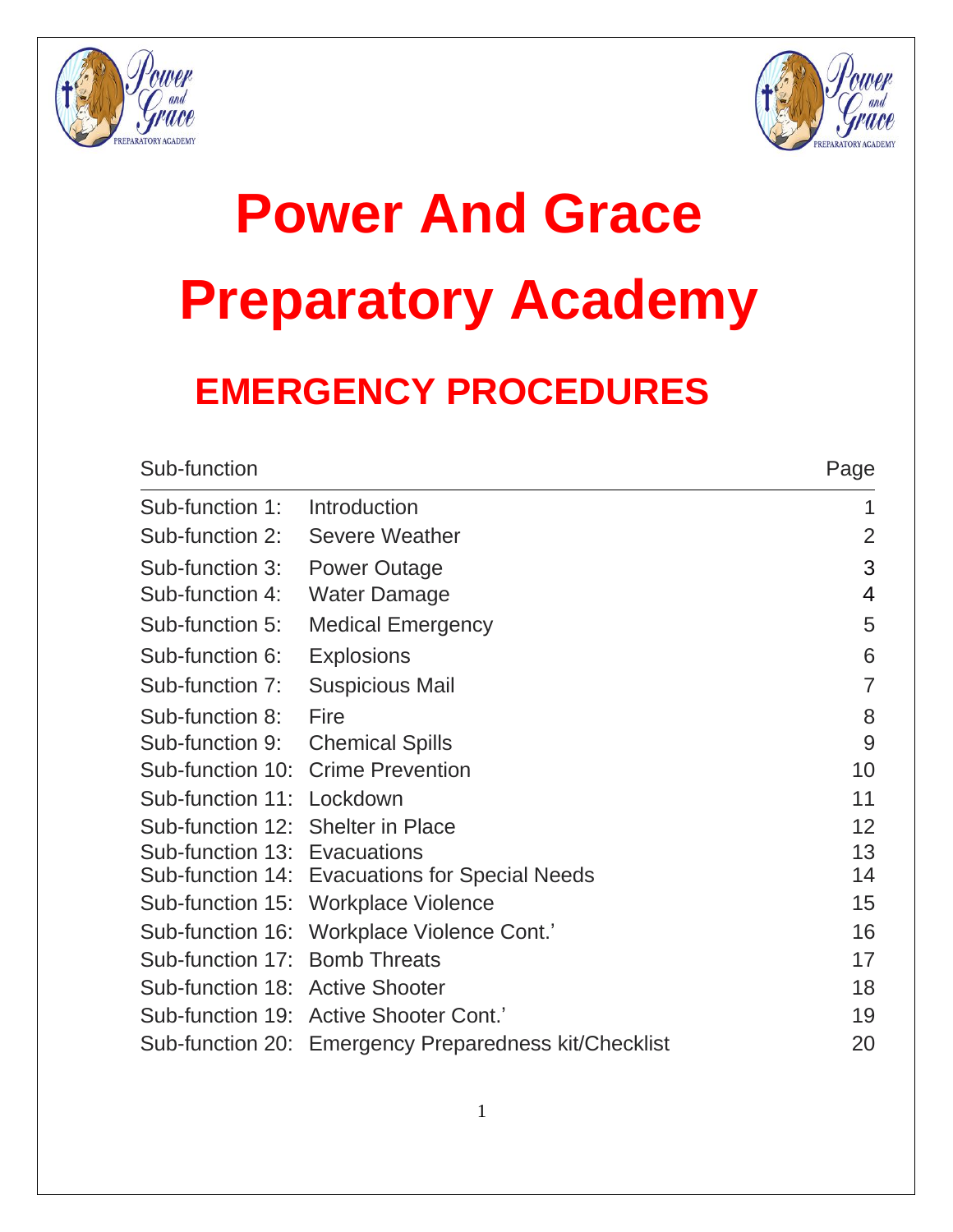

### **Power and Grace Preparatory Academy**

### **Emergency Procedures**

### **931-320-9862**



**Empowered by Education, Saved by Grace** A Capital Campaign for Power and Grace Preparatory Academy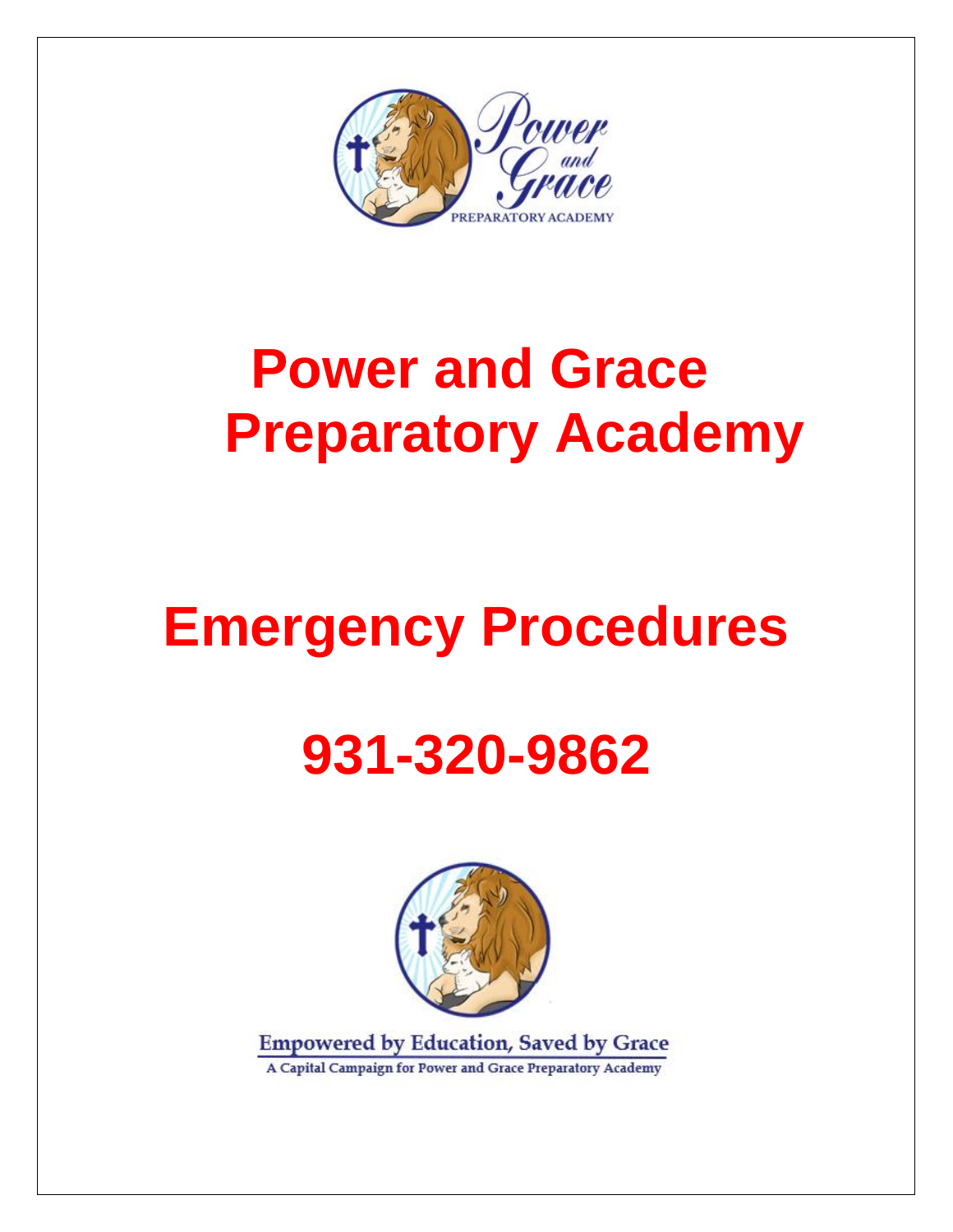### **Severe Weather**

#### **IF A TORNADO WARNING HAS BEEN ISSUED FOR YOUR AREA**

- ❖ Stay inside and be alerted to falling objects
- ❖ Stay away from windows, mirrors, glass, and unsecured objects such as filing cabinets or bookcases
- ❖ Proceed to below-ground-level or central hallway of the building if possible
- ❖ Do not use elevators
- ❖ If requested, assist persons with disabilities to the safest area on the same floor
- ❖ Identify the appropriate place in your building to seek shelter should a tornado occur
- ❖ Listen to weather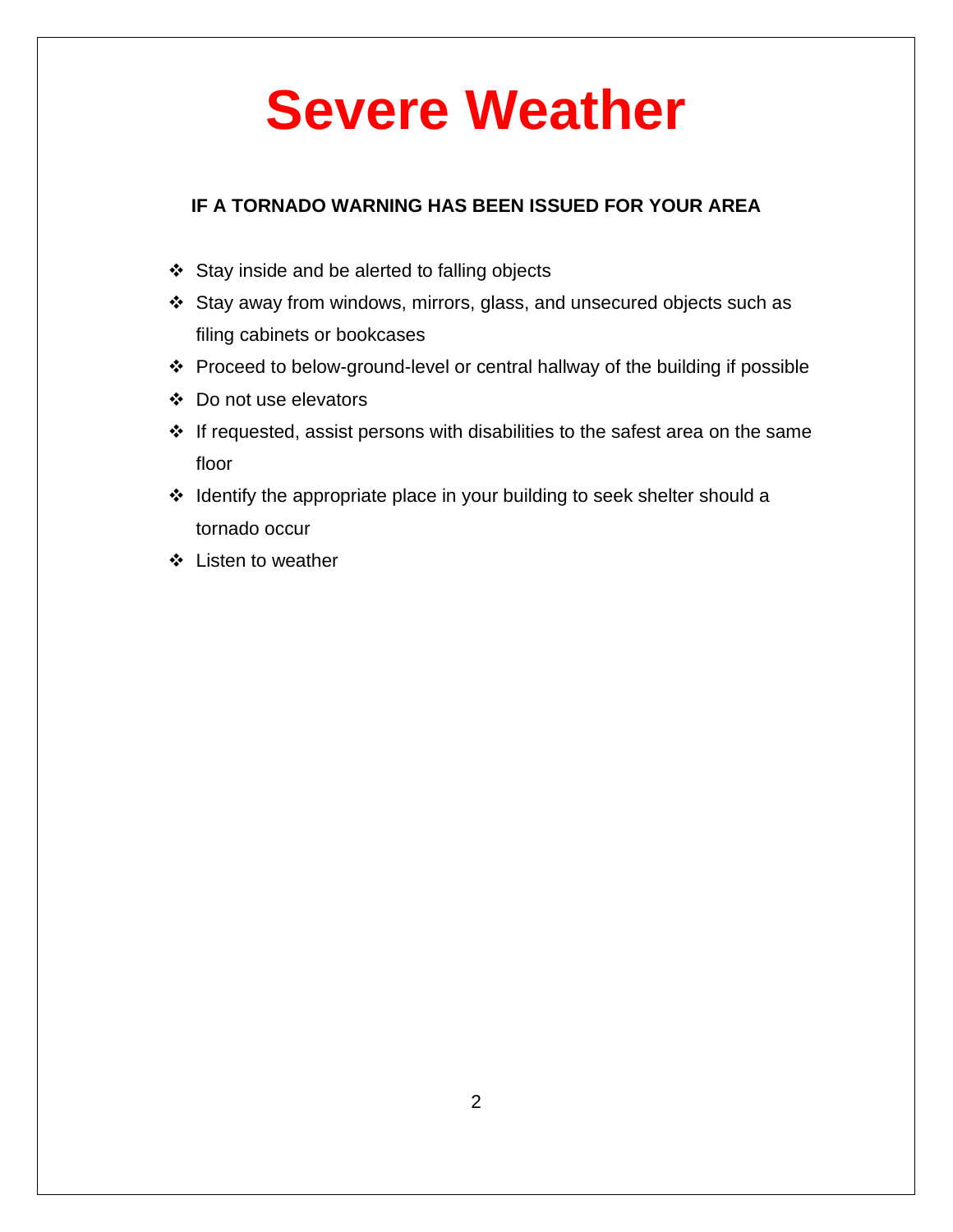### **Power Outage**

#### **IF A POWER OUTAGE OCCURS IN YOUR OFFICE OR BUILDING**

- ❖ Remain calm
- ❖ Provide assistance to others in your immediate area who may be unfamiliar with the space
- ❖ If you are in an unlighted area, proceed cautiously to an area that has emergency lights
- ❖ If instructed to evacuate, proceed cautiously to the nearest clear exit.
- ❖ Planning for such situations includes having a flashlight available. Mini flashlights can be kept in purses, jacket pockets and desks.
- ❖ Call the Clarksville Police at 911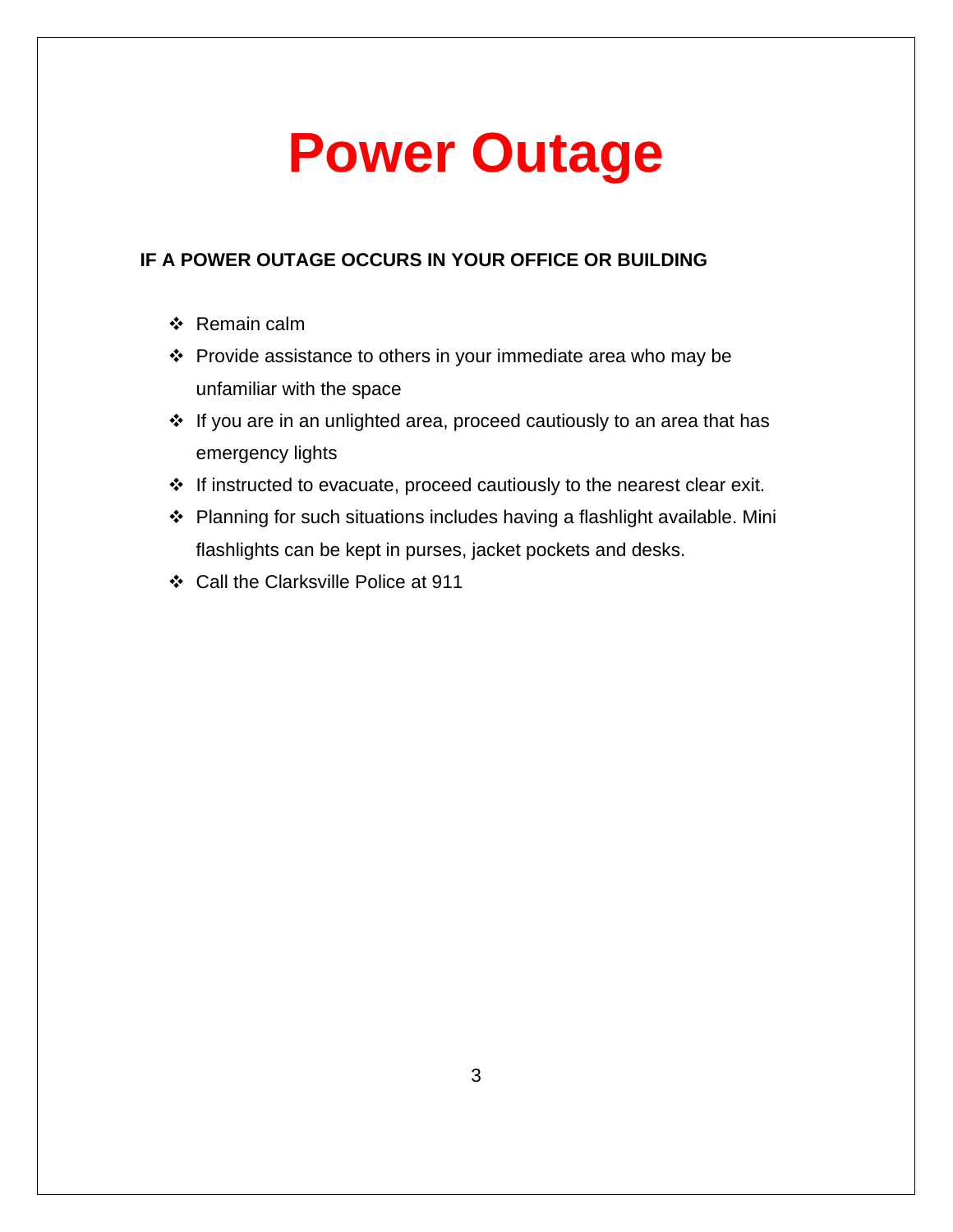### **Water Damage**

#### **IF A WATER LEAK OCCURS OR THERE IS FLOODING**

Serious water damage can occur from a numerous source such as broken pipes, clogged drains, damaged skylights or windows, or construction damage

- ❖ Remain calm.
- ❖ Notify the Clarksville Police at 911 immediately. Report the exact location and severity of the leak.
- ❖ If there are electrical appliances or outlets near the leak, use extreme caution to avoid electrocution. If there is any possible danger, evacuate the area immediately.
- ❖ If you know the source of the leak and are confident of your ability to stop the leaking (i.e., unclog drain, turn off water, unplug appliances from wall and floor sockets, etc.) then do so.
- ❖ Be prepared to assist as directed in protecting objects that are in jeopardy. Take only essential steps to avoid or remove immediate water damage, such as covering objects with plastic sheeting and moving small or light objects out of harm's way.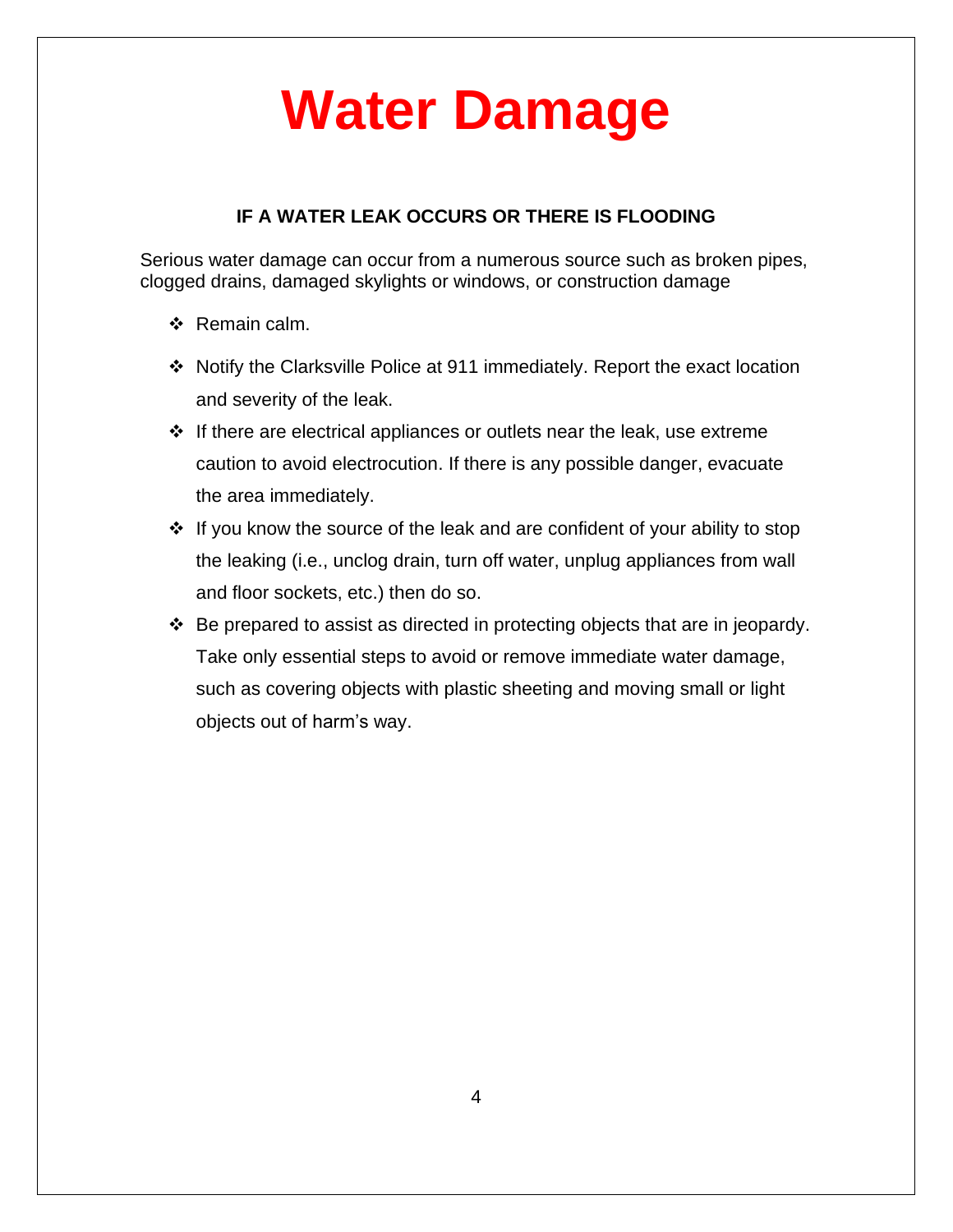### **Medical Emergency**

#### **IF SOMEONE BECOMES ILL**

- ❖ Call the Clarksville Police Department at E-911 Center.
- ❖ Police will provide or arrange required services, including Emergency Medical Services.
- ❖ Unless trained, do not attempt to render any first aid before trained assistance arrives
- ❖ Do not attempt to move a person who has fallen and appears to be in pain.
- ❖ Limit your communication with ill or injured person(s) to quiet reassurance.
- ❖ When medical assistance and/or police officers arrive, provide sufficient space for officers and medical professional to provide first aid.
- ❖ After the person's immediate needs have been taken care of, remain to assist the investigating officer(s) with pertinent information about the incident.
- ❖ Planning for such emergencies includes being trained in emergency first aid procedures and CPR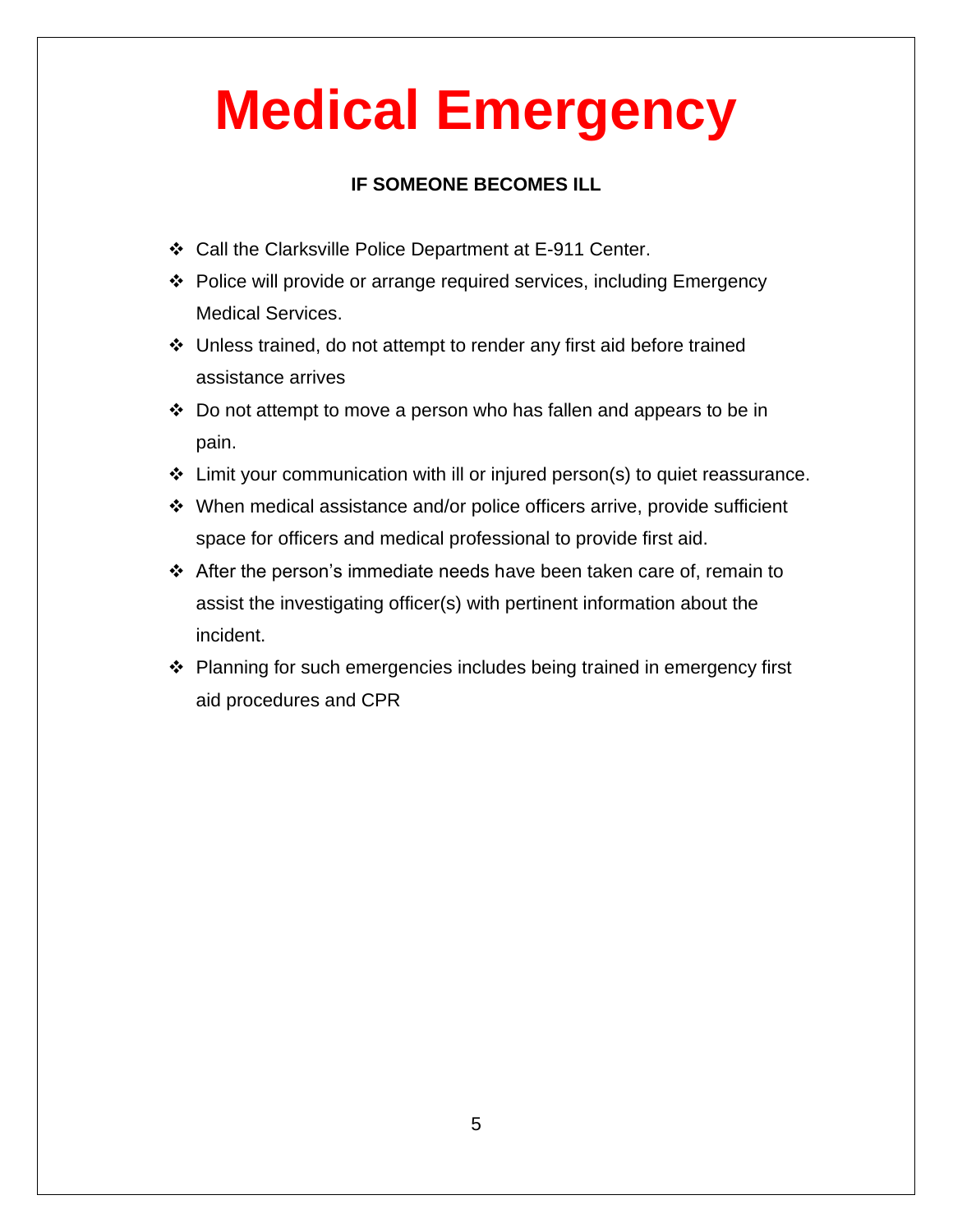### **Explosions**

#### **IF AN EXPLOSION OCCURS**

- ❖ Remain calm.
- ❖ Be prepared for possible further explosions.
- ❖ Begin an orderly exit from the building.
- ❖ Stay away from windows, mirrors, overhead fixtures, filing cabinets, bookcases, and electrical equipment.
- ❖ Be guided by police, fire, or emergency medical services personnel. If evacuation is ordered, proceed to one of the designated exits.
- ❖ Do not move seriously injured persons unless they are in obvious immediate danger (of fire, building collapse, etc.). If you perform reasonable assistance you are protected by the Good Samaritan Law.
- ❖ If a person is seriously injured, contact the Clarksville Police at E- 911 Center.
- ❖ Open doors carefully. Watch for falling objects.
- ❖ Do not use elevators.
- ❖ If requested, accompany, and assist persons with disabilities, who appear to need direction or assistance.
- ❖ Do not use matches or lighters.
- ❖ Avoid using cell phones.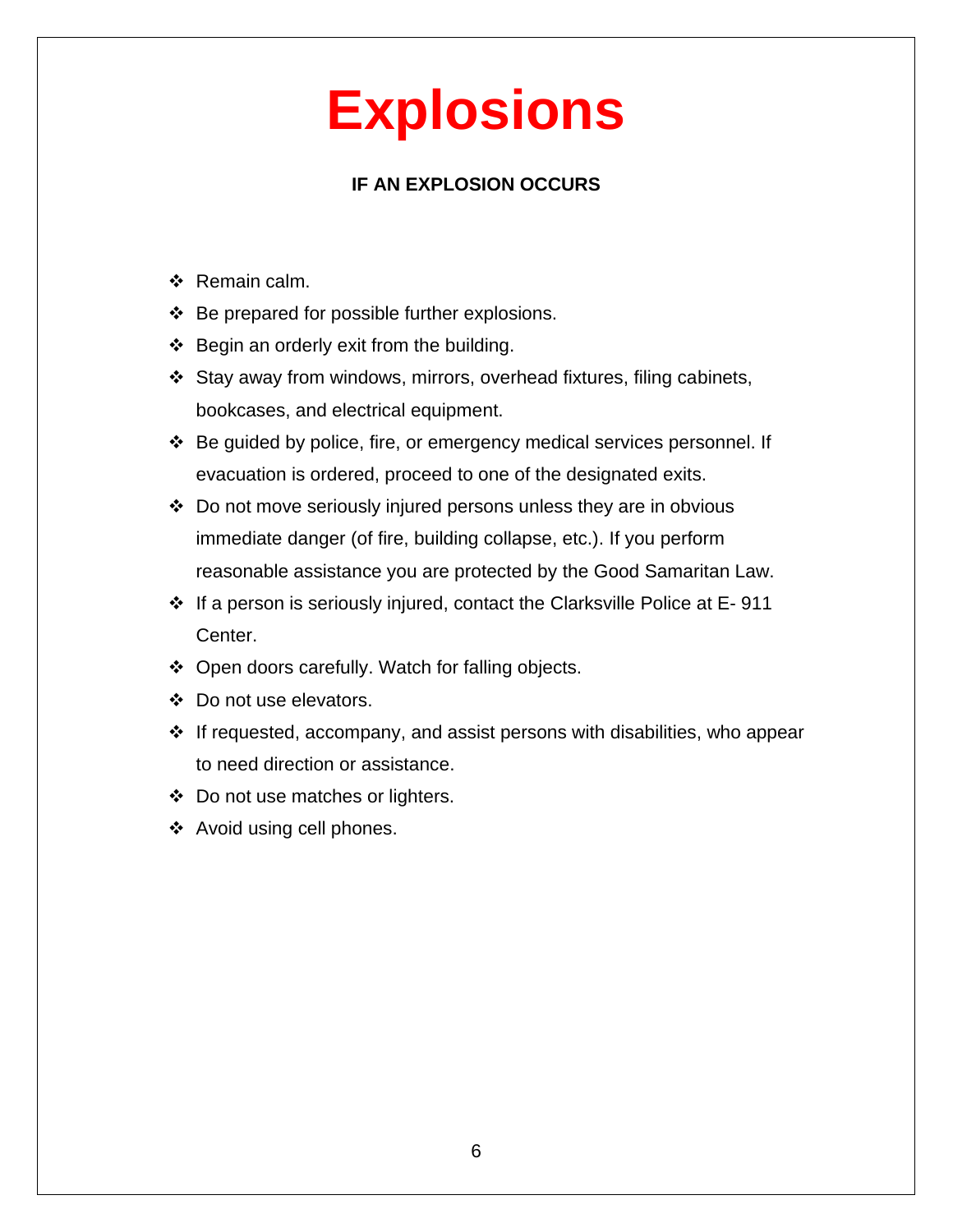# **Suspicious Mail**

#### **IF YOU RECEIVE SUSPICIOUS MAIL**

- ❖ If you receive mail that you suspect is contaminated:
- ❖ Do not shake it, bump it, or sniff it.
- ❖ Do not open it.
- ❖ Wash your hands thoroughly with water and soap.

#### **NOTIFY THE CLARKSVILLE POLICE DEPARTMENT AT EXTENSION E-911**

#### **WHAT MAKES A PIECE OF MAIL SUSPICIOUS?**

- ❖ If the mail is unexpected or from someone that you don't know.
- ❖ If it is addressed to someone no longer at the address.
- ❖ If it is handwritten and has no return address.
- ❖ If you cannot confirm the return address.
- $\div$  If the mail is lopsided, lumpy or is oil stained.
- ❖ If it is sealed with excessive amounts of tape.
- ❖ If it has restrictive endorsements, such as "Personal" or "Confidential".
- ❖ If it has excessive postage.
- ❖ If it has powder on it.
- ❖ If the mail is questionable because it is handwritten or has no return address, the mail may be returned to the mail carrier, unopened, with an explanation to the Mail carrier indicating why it is suspicious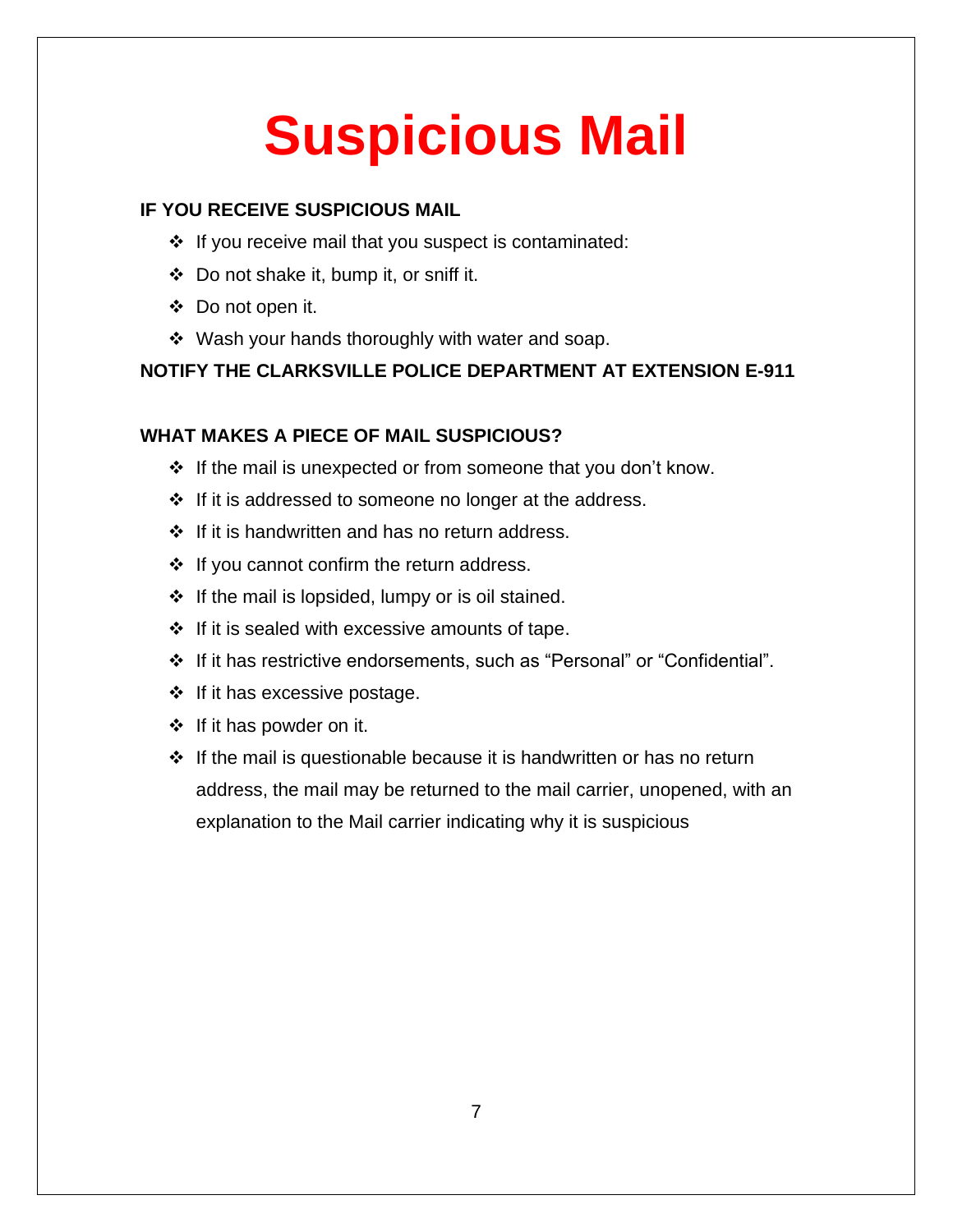### **Fire**

#### **IF A FIRE OCCURS**

#### **HOW TO REPORT A FIRE**

- ❖ If a burning odor or smoke is present, call 911. Report the exact location of the fire and if known, what is burning.
- ❖ If a fire is detected, sound the building alarm by pulling an alarm station.

#### **RESPONSE TO AUDIBLE ALARMS**

- ❖ If the audible alarm sounds, shut your door to confine the fire. **Evacuate the building immediately.**
- ❖ **Do not use the elevators.**
- ❖ If requested, accompany, and assist persons with disabilities who appear to need direction or assistance.
- ❖ People who cannot walk down the stairs should go to the stairwells to wait for fire personnel.
- ❖ Take with you only essential personal items such as purses and keys.
- ❖ Never allow the fire to come between the exit and you.
- ❖ Return to the building only when instructed to do so by Police or Fire Department personnel.
- ❖ Plan a primary and secondary evacuation route.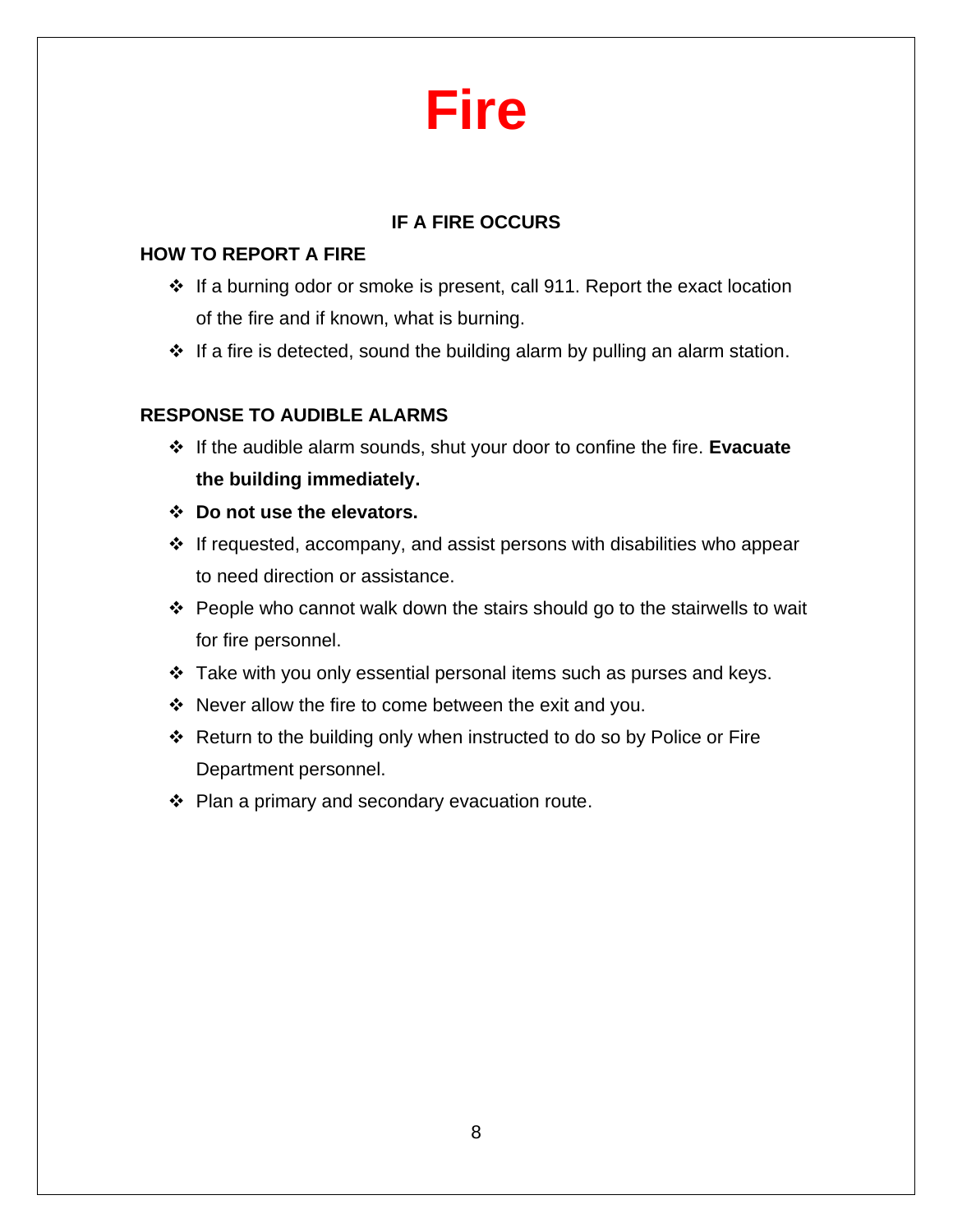# **Chemical Spills**

#### **IF A CHEMICAL SPILL OCCURS**

- ❖ If toxic chemicals come in contact with your skin, immediately flush the affected area with clean water.
- ❖ Call Clarksville Police Department and Fire Department at or E-911 immediately.
- ❖ If there is any possible danger, evacuate your area.

#### **IF A CHEMICAL FIRE OCCURS**

- ❖ Remain calm
- ❖ Call the Clarksville Police and Fire Department at E-911.
- ❖ All chemical spills and fires, no matter how small, should be reported.
- ❖ If the fire is small and you have received training, attempt to put it out with a fire extinguisher or other available means. Do not jeopardize your personal safety.
- ❖ Never allow the fire to come between the exit and you.
- ❖ Evacuate your area if you are unable to put the fire out. Close doors and windows behind you to confine the fire. Proceed to an exit.
- ❖ Do not break windows. Oxygen feeds a fire.
- ❖ Do not attempt to save possessions at the risk of personal injury.
- ❖ Do not return to emergency area until instructed to do so by Police or fire personnel.
- ❖ Planning includes training in proper use of fire extinguishers and knowing their location.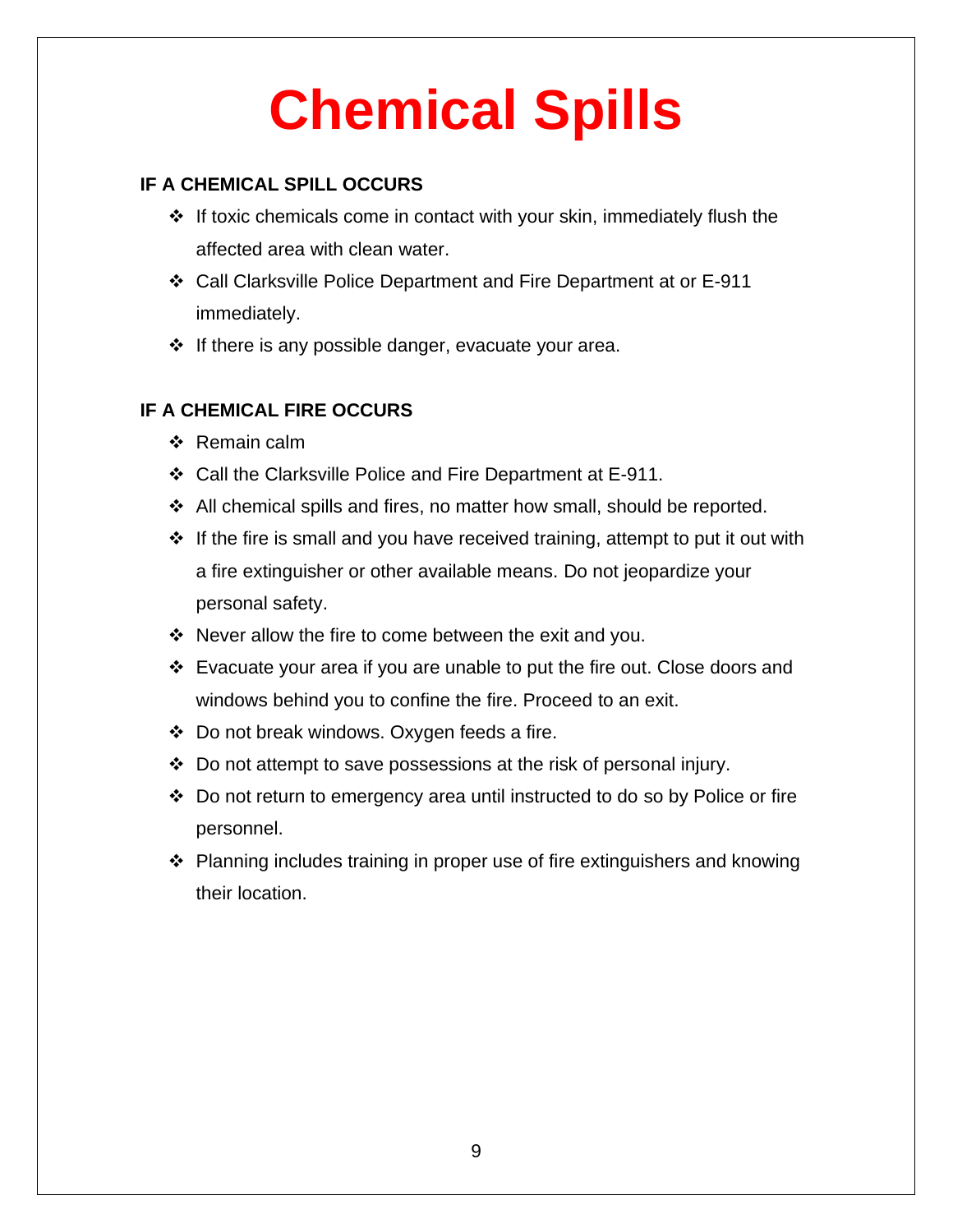### **Crime Prevention**

#### **HERE ARE A FEW SUGGESTIONS FOR WHAT YOU MIGHT DO TO PREVENT A CRIME IN YOUR AREA:**

- $\div$  Lock your door, even if you are just going down the hall. It takes a thief 3 minutes or less to enter your home and steal your property.
- ❖ Lock your doors/desk and file cabinets.
- ❖ Do not leave messages on your door indicating that you are away and when you will be back.
- ❖ If a stranger asks to use your phone for an emergency call, refuse to allow them to use your phone.
- ❖ Do not put your address on your key chain.
- ❖ Do not leave keys in hiding places.
- ❖ Call Clarksville Police Department 911 to report suspicious person(s) or activity.

#### **WHEN WALKING**

- ❖ Avoid walking alone at night unless absolutely necessary.
- ❖ Walk purposefully, know where you are going, and project a no-nonsense image.
- ❖ Contact the Clarksville Police at 911 for any assistance that is needed.

#### **PROTECTING YOUR AUTO OR BICYCLE**

- ❖ Always lock your car and secure your bicycle.
- $\div$  Roll the windows all the way up.
- ❖ Do not leave tempting valuables or property visible inside your car. Lock these items in the trunk.

#### **COMPUTER SAFETY**

- ❖ Have your computer secured with an approved lock down advice.
- ❖ Secure laptops in locking cabinets when not in use.
- ❖ Back up your work and always password protect your computer.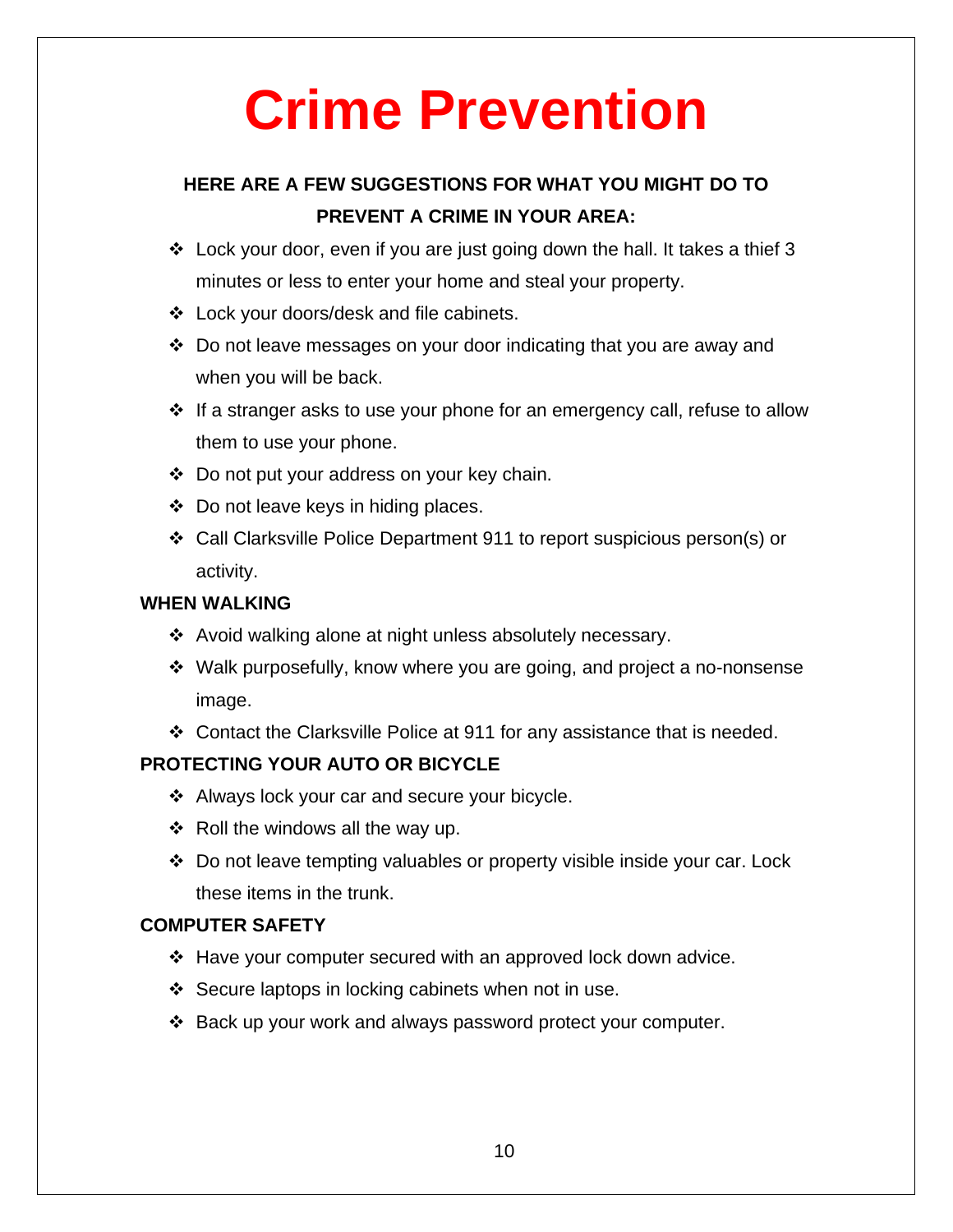### **LOCKDOWN**

**A lockdown may be instructed during situations such as the presence of a hostile or armed intruder inside a building. A lockdown requires locking doors, windows, and barricading oneself to block entry to a campus facility, a classroom, or to an office suite.**

- ❖ Lock or barricade class and office doors.
- ❖ Close windows and window treatments.
- ❖ Turn off the lights.
- ❖ Instruct everyone to remain silent and not to go into hallways.
- ❖ Silence all cell phones, TVs, and handheld radios.
- ❖ Crouch down in areas out of sight from doors and windows to conceal yourself as much as possible.
- $\div$  If you are in hallways during the emergency, seek shelter immediately in the nearest classroom or office suite.
- ❖ If you are in outdoor areas, you should immediately take cover.
- ❖ Monitor PGPA emergency notification systems information for further instructions, or an "all clear" signal.

*These are general guidelines that will help you to remember what to do in the event of a "Lockdown" event at PGPA, but each situation may present unique challenges. The most important aspect in a "Lockdown" event is to put effective barriers between you and the threat.*

*The actions taken in the initial minutes of an emergency are critical. Plan ahead and know your options. If you become aware of an emergency before receiving an official alert, take action to make sure you are safe, and contact emergency responders by dialing 911.*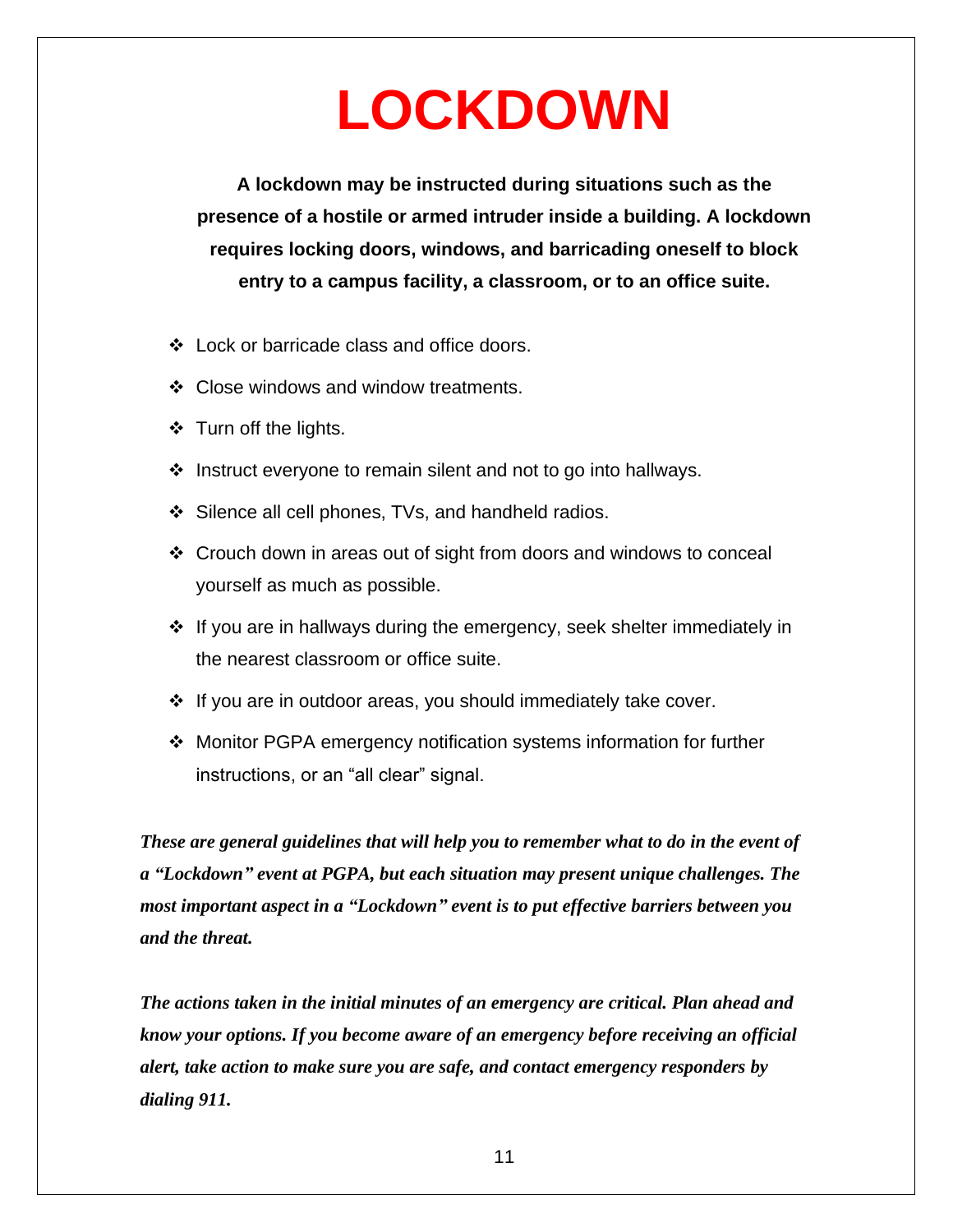### **SHELTER IN PLACE**

**You may be advised to "shelter in place" rather than evacuate the building during emergency situations such as large hazardous material releases or severe weather emergencies. The recommendation to shelter in place will be conveyed through official PGPA notification systems.**

- $\triangle$  Stay inside the building or go indoors as quickly as possible if you are working outside.
- ❖ Close windows to provide tighter seal against chemicals vapors, smoke and/or fumes.
- ❖ Locate supplies you may need such as food, water, radio, or flashlights if you have them.
- ❖ In the event of a hazardous material release, turn off fans, air conditioning or ventilation systems, if you have control of these systems.
- ❖ Monitor official PGPA emergency notification systems information for further instructions.

*These are general guidelines that will help you to remember what to do in the event of a "Shelter in Place" event at PGPA, but each situation may present unique challenges. The most important aspect in a "Shelter in Place" event is to put effective barriers between you and the threat.*

*The actions taken in the initial minutes of an emergency are critical. Plan ahead and know your options. If you become aware of an emergency before receiving an official alert, take action to make sure you are safe, and contact emergency responders by dialing 911.*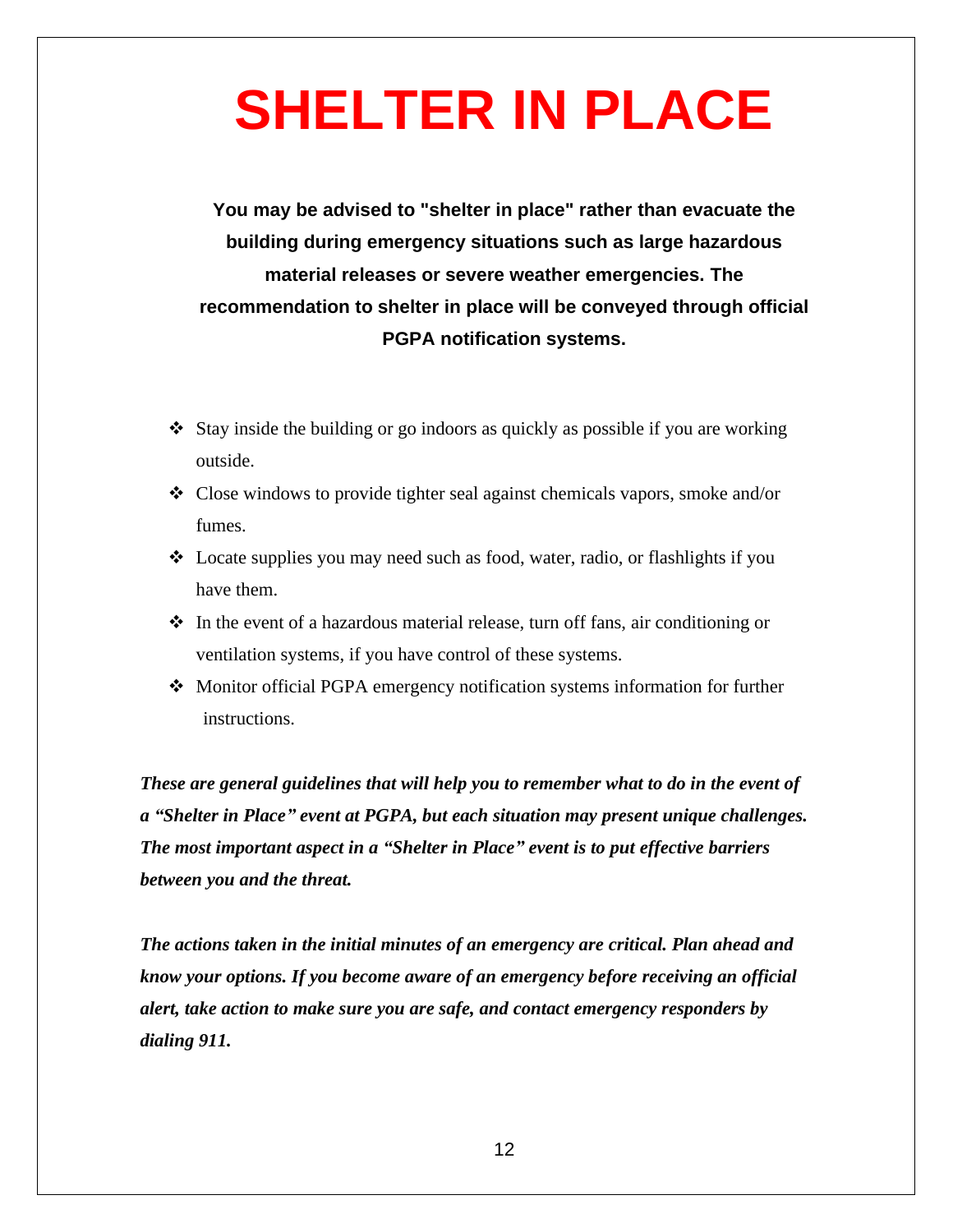### **Emergency Evacuations Procedures**

#### **IF AN EVACUATION IS NECESSARY IN ADVANCE, EACH FACULTY/STAFF MEMBER SHOULD**

- ❖ Understand the evacuation plan.
- ❖ Recognize the sound of the of the evacuation alarm.
- ❖ Know at least two ways out of the building from your regular workspace.

#### **WHEN YOU HEAR THE FIRE ALARMS OR ARE NOTIFIED VIA PHONE, FAX, E-MAIL, OR IN PERSON, BEGIN TO EVACUATE THE BUILDING**

- ❖ Remain calm.
- ❖ Leave quickly and orderly.
- ❖ Try to make sure that all members of your department hear the alarm and evacuate the area.
- ❖ Post the fax or a printed copy of the e-mail on the outside of the office door.
- $\div$  If requested, accompany, and assist persons with disabilities who appear to need direction or assistance.
- ❖ Take with your essential personal items only, such as keys and purses. Do not attempt to take large items.
- ❖ Shut all doors behind you if possible as you leave. Closed doors can slow the spread of fire, smoke, and water.
- ❖ Proceed as quickly as possible but in an orderly manner. Do not push or shove. Hold handrail when you are walking on stairs.
- ❖ Do not take elevators.
- ❖ Once you are out of the building, move away from the building.
- ❖ Do not return to the building until notified by Police or Fire personnel.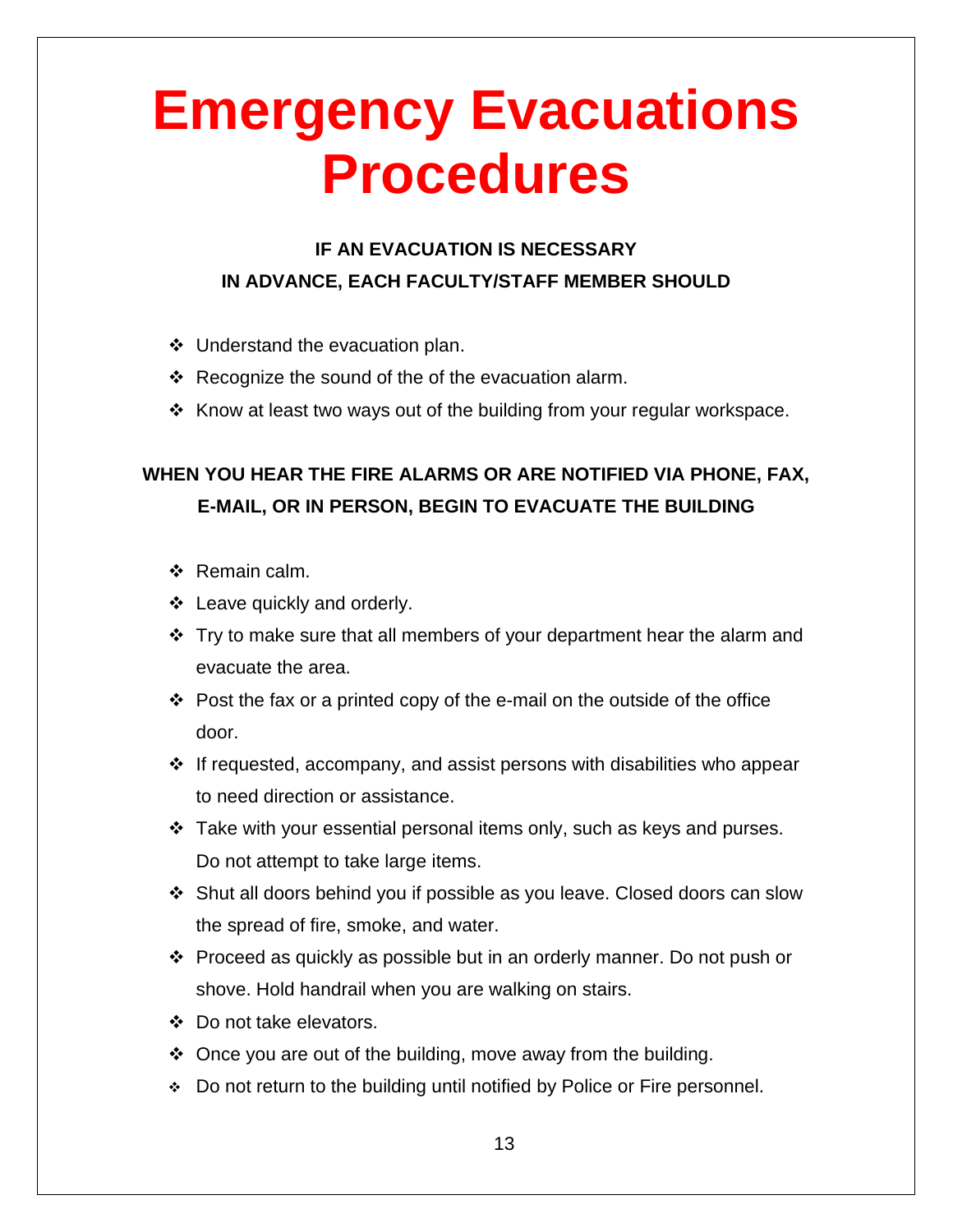### **Emergency Evacuations Procedures for Special Needs**

For individuals with special needs, physical environments become a great deal more hostile and difficult to deal with during and after an emergency. The ability to get to accessible exits and personal items may be reduced. Communication may be impeded at a time when clear and rapid communication is crucial to safety and survival. Additional preparation may be needed while planning for an emergency or disaster situation for children and youth with disabilities. The assistant teacher will provide the special needs child will assistance in shelter in place or evacuation procedures. To comply with statutes involving students with special needs, individuals responsible for evacuation and emergency operation plans, notification protocols, shelter identification, emergency medical care and other emergency response and recovery programs must:

- ❖ Have sound working knowledge of the accessibility and nondiscrimination requirements applicable under Federal disability rights laws.
- ❖ Know the special needs demographics of the students' attending PGPA on site which will make it much easier in case of an emergency evacuation.
- ❖ Involve students with different types of disabilities and staff in identifying the communication and transportation needs, accommodations, support systems, equipment, services, and supplies that they will need during an emergency situation.
- ❖ Consider emergency accommodations for those with temporary disabilities.
- ❖ Identify existing resources within the school and local community that meet the special needs of these students and Inform parents about the efforts to keep their child safe at school
- ❖ Develop new community partners and resources, as needed.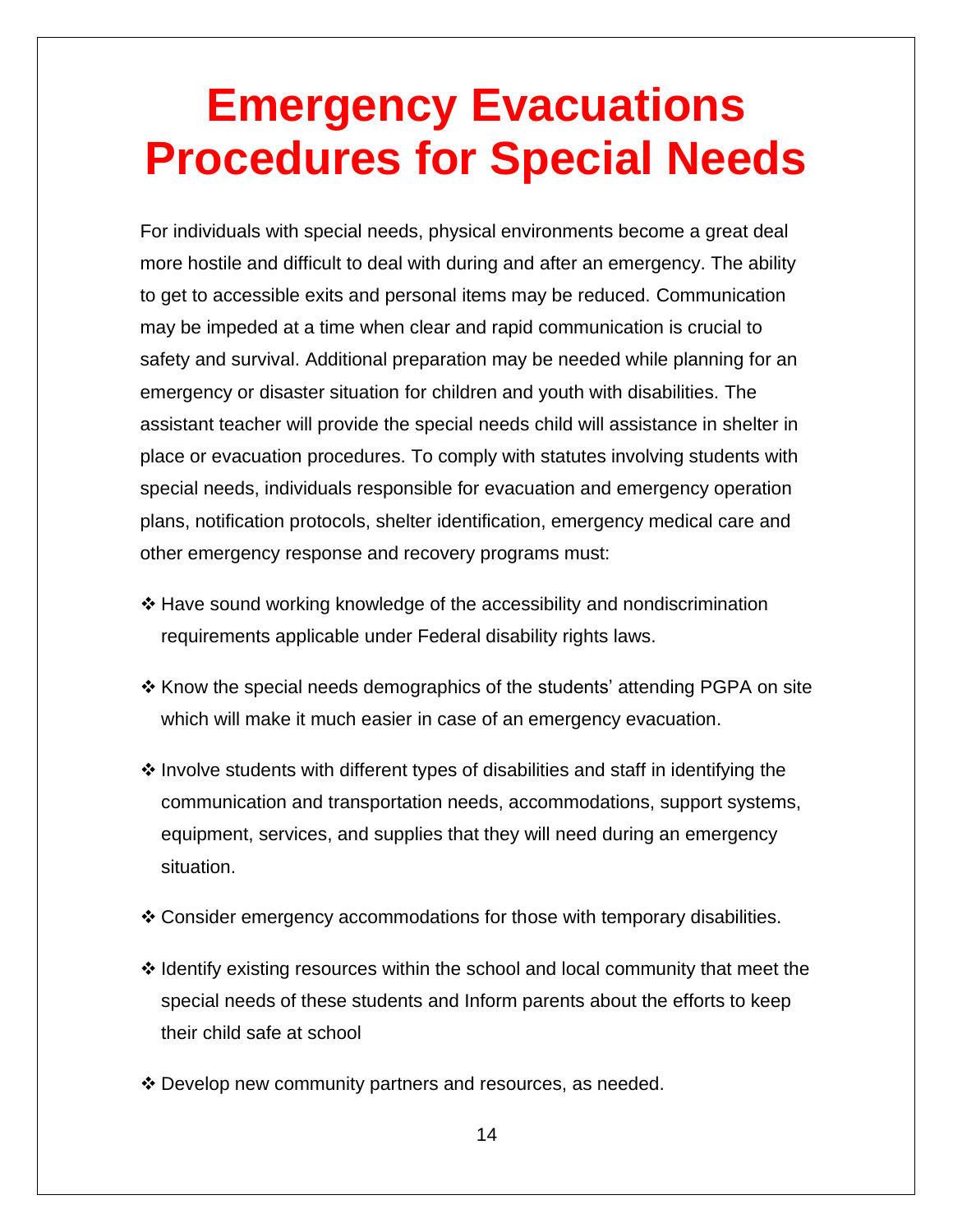### **Workplace Violence**

#### **IF WORKPLACE VIOLENCE OCCURS**

**Workplace violence often begins with inappropriate behavior or signs that, when detected and reported, may help prevent its occurrence. The following information is a starting place for workplace violence education and a safer, healthier workplace for everyone.**

#### **EXAMPLES OF WORKPLACE VIOLENCE**

- ❖ Threats direct or implied.
- ❖ Physical conduct that results in harm to people or property.
- ❖ Conduct which harasses, disrupts, or interferes with another individual's performance.
- ❖ Conduct that creates an intimidating, offensive or hostile environment.

#### **POTENTIAL WARNING SIGNS**

- ❖ Verbal, nonverbal or written threats.
- ❖ Fascination with weapons or violence.
- ❖ New or increased stress at home or work.
- ❖ Expressions of hopelessness or anxiety.
- ❖ Insubordinate behavior.
- ❖ Dramatic change in work performance.
- ❖ Destruction of property.
- ❖ Drug or alcohol abuse.
- ❖ Externalization of blame.

#### **RISK FACTORS THAT CONTRIBUTE TO WORKPLACE VIOLENCE**

- ❖ Termination of employment.
- ❖ Disciplinary actions.
- ❖ Ongoing conflicts between employees.
- ❖ Domestic or family violence and/or financial problems.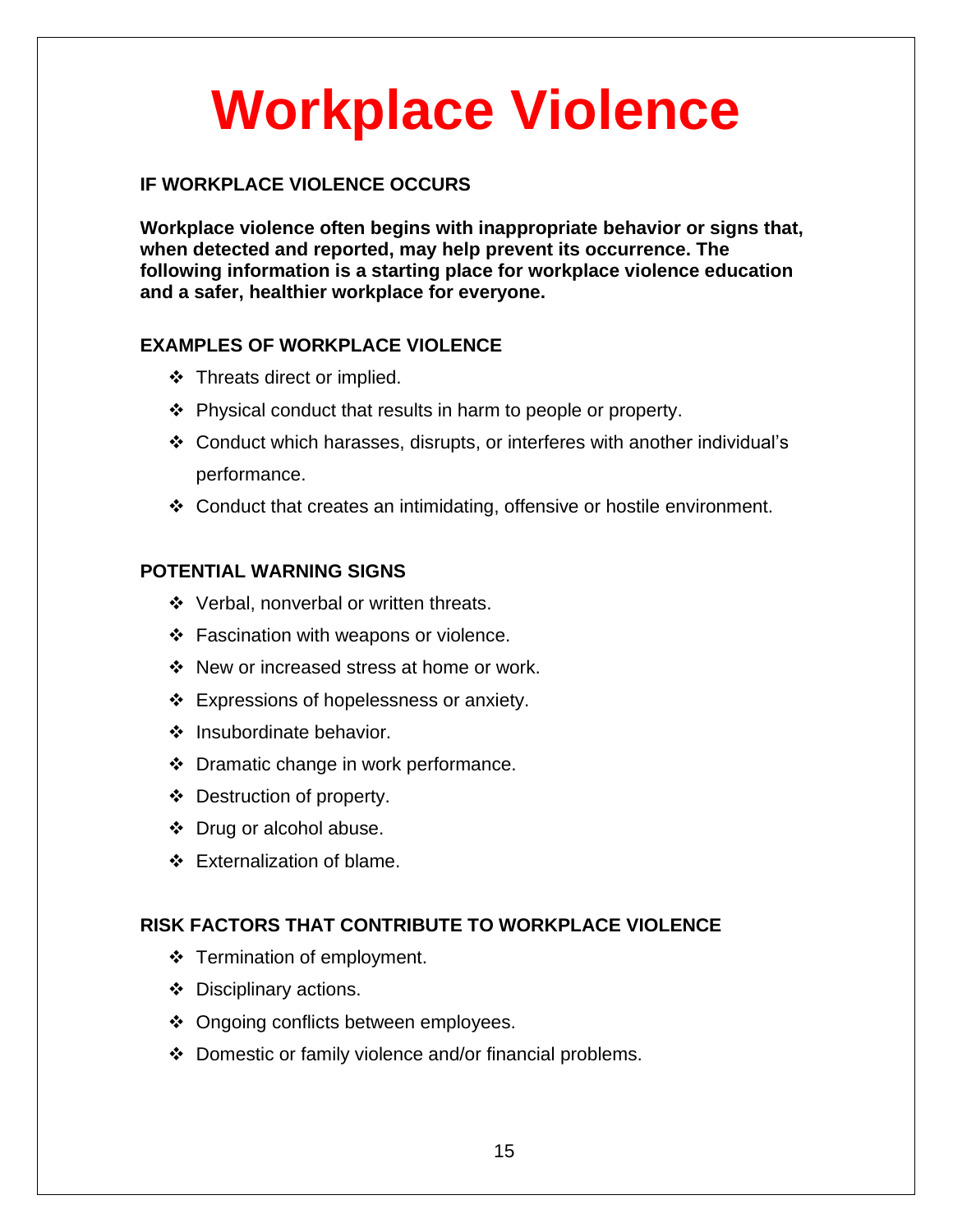# **Workplace Violence**

#### **WORKPLACE VIOLENCE PREVENTION**

- ❖ Be aware of what is going on around you at all times. Awareness is a proven method for increased personal safety.
- ❖ Tell your supervisor when you notice unusual or suspicious behavior.
- ❖ Attend a violence prevention seminar that includes training in conflict resolution and positive ways of dealing with hostile individuals.
- ❖ Get acquainted with the Clarksville Police Department. Do not hesitate to call 911 for help.
- ❖ Finally, remember: a safe workplace is everyone's responsibility.

#### **REPORTING WORKPLACE VIOLENCE**

- ❖ Incidents of workplace violence concerning Employees should be reported to the Department head
- ❖ Incidents of workplace violence concerning Department Heads should be reported to the Principle, Asst. Principal, or designee
- ❖ Incidents of workplace violence concerning Students should be reported to the Principal, Asst. Principal, or designee.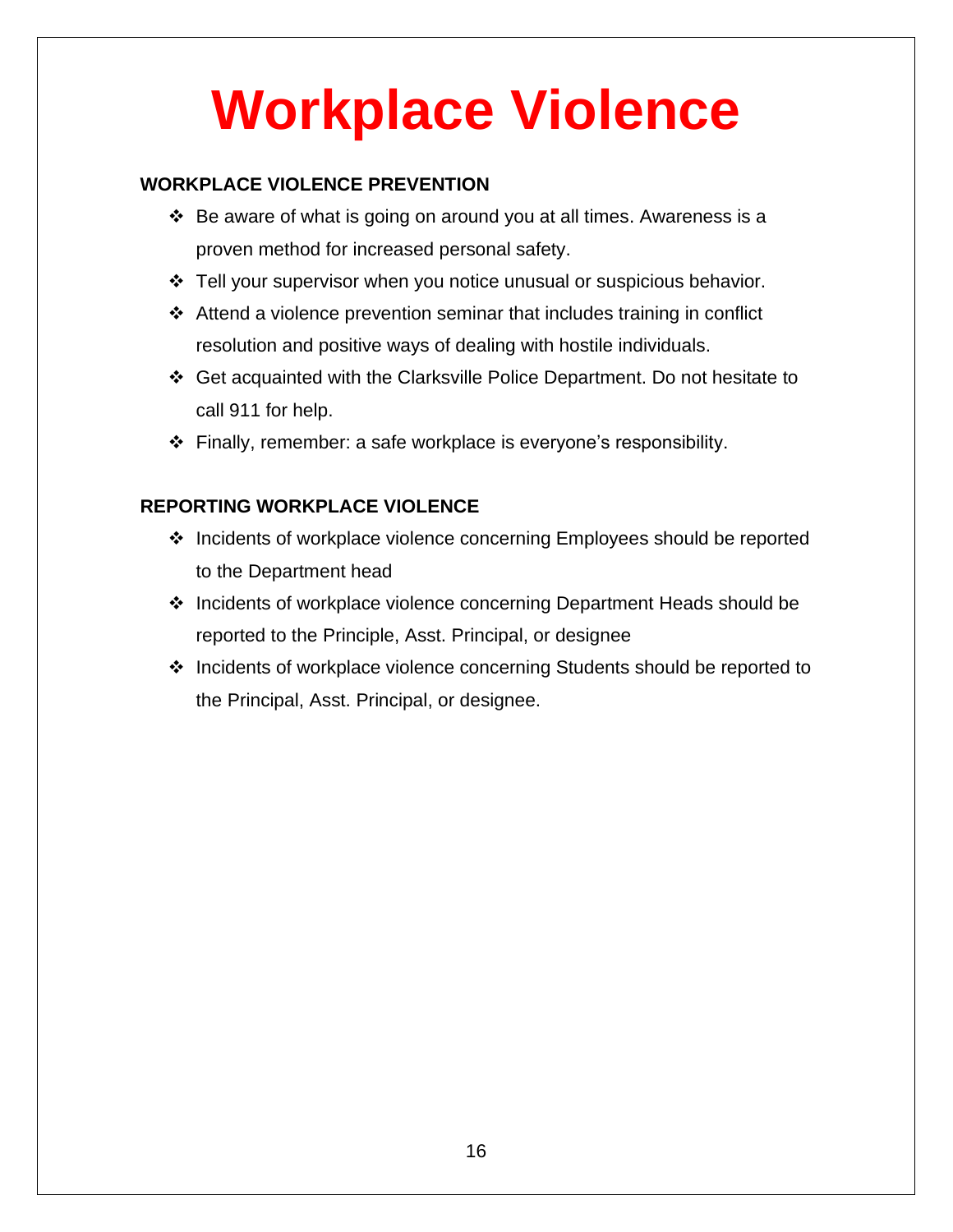### **Bomb Threats**

#### **IT IS POSSIBLE, ALTHOUGH HIGHLY UNLIKELY, THAT A STAFF MEMBER MAY SOMEDAY RECEIVE A THREATENING TELEPHONE CALL**

#### **IF YOU RECEIVE A TELEPHONE THREAT**

- ❖ Remain calm.
- ❖ Listen carefully. Be polite and show interest. Try to keep the caller talking so that you can gather important information.
- ❖ Ask these questions in a polite and noninterrogative manner. Use any means, even humor, to prolong the conversation. This will provide a better chance to identify the voice and hopefully obtain additional information about the device, the validity of the threat, or the identity of the caller:
	- 1. When is the explosive device set to explode?
	- 2. Where is the device right now?
	- 3. What does the device look like?
	- 4. What kind of explosive device is it?
	- 5. What will cause the device to explode?
	- 6. Did you place the explosive device on our campus?
	- 7. Why?
- ❖ Upon completion of the call, immediately notify local Police through the E-911Dispatch Center and write down the answers to the questions while they are fresh in your head.
- ❖ If a threat has been received by another individual and he/she is relaying this information to you, use the same questions for that individual to get as much information as possible.
- ❖ A suspicious item is defined as anything which is out of place and cannot be accounted for or any item suspected of being an explosive device.

#### **IF YOU RECEIVE A WRITTEN THREAT OR A SUSPICIOUS PARCEL, OR IF YOU FIND A SUSPICIOUS OBJECT ANYWHERE ON CAMPUS**

- $\div$  Keep anyone from handling it or going near it.
- ❖ Notify the Clarksville Police at 911 immediately.
- ❖ Promptly write down everything you can remember about receiving the letter or parcel or finding an object. Police and Fire will need the information.
- ❖ Remain calm. Do not discuss the threat with other staff members.
- ❖ Follow the instructions of the Police or Fire personnel.
- ❖ Planning includes being familiar with the appearance of suspicious packages or letters.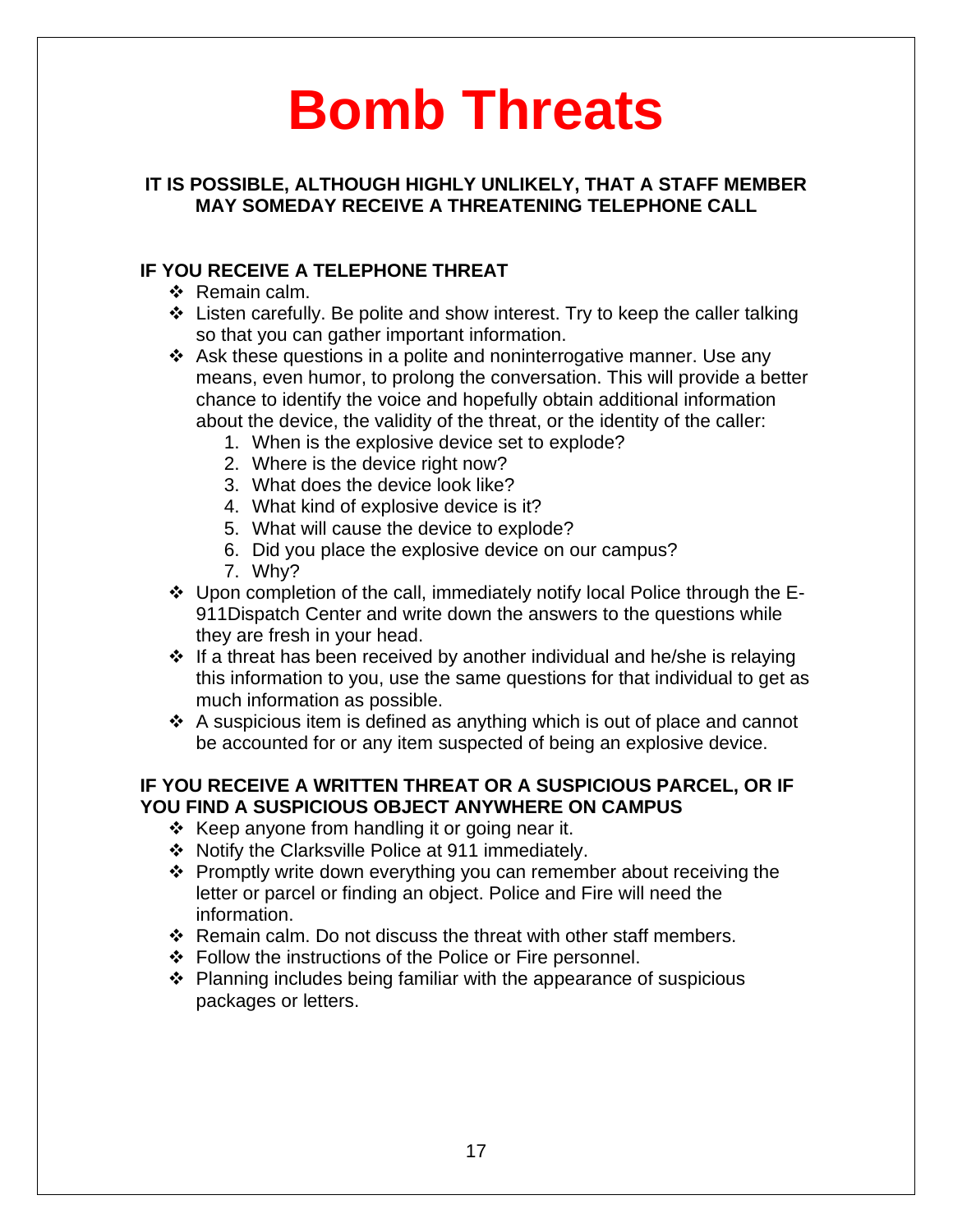### **Active Shooter**

**When a hostile person(s) is actively causing deadly harm or the imminent threat of deadly harm within a building, we recommend the following procedures be followed:**

- $\div$  Lock yourself in the room you are in at the time of the threatening activity.
- ❖ If communication is available, call Clarksville Police through the E-911 Dispatch Center**.**
- ❖ Don't stay in the open hall.
- ❖ Do not sound the fire alarm. A fire alarm would signal the occupants in the rooms to evacuate the building and thus place them in potential harm as they attempted to exit.
- ❖ Barricade yourself in the room with furniture or anything you can push against the door.
- ❖ Lock the window and close blinds or curtains.
- ❖ Stay away from windows.
- ❖ Turn all lights and audio equipment off.
- $\div$  Try to stay calm and be as quiet as possible.
- ❖ If for some reason you are caught in an open area such as a hallway or lounge type area, you must decide what action to take.

You can try to hide, but make sure it is a well-hidden space or you may be found as the intruder moves through the building looking for victims.

If you think you can safely make it out of the building by running, then do so. If you decide to run, do not run in a straight line. Keep any objects you can between you and the hostile person(s) while in the building. Use trees, vehicles or any other object to block you from view as you run. When away from the immediate area of danger, summon help any way you can and warn others**.**

If the person(s) is causing death or serious physical injury to others and you are unable to run or hide, you may choose to play dead if other victims are around you.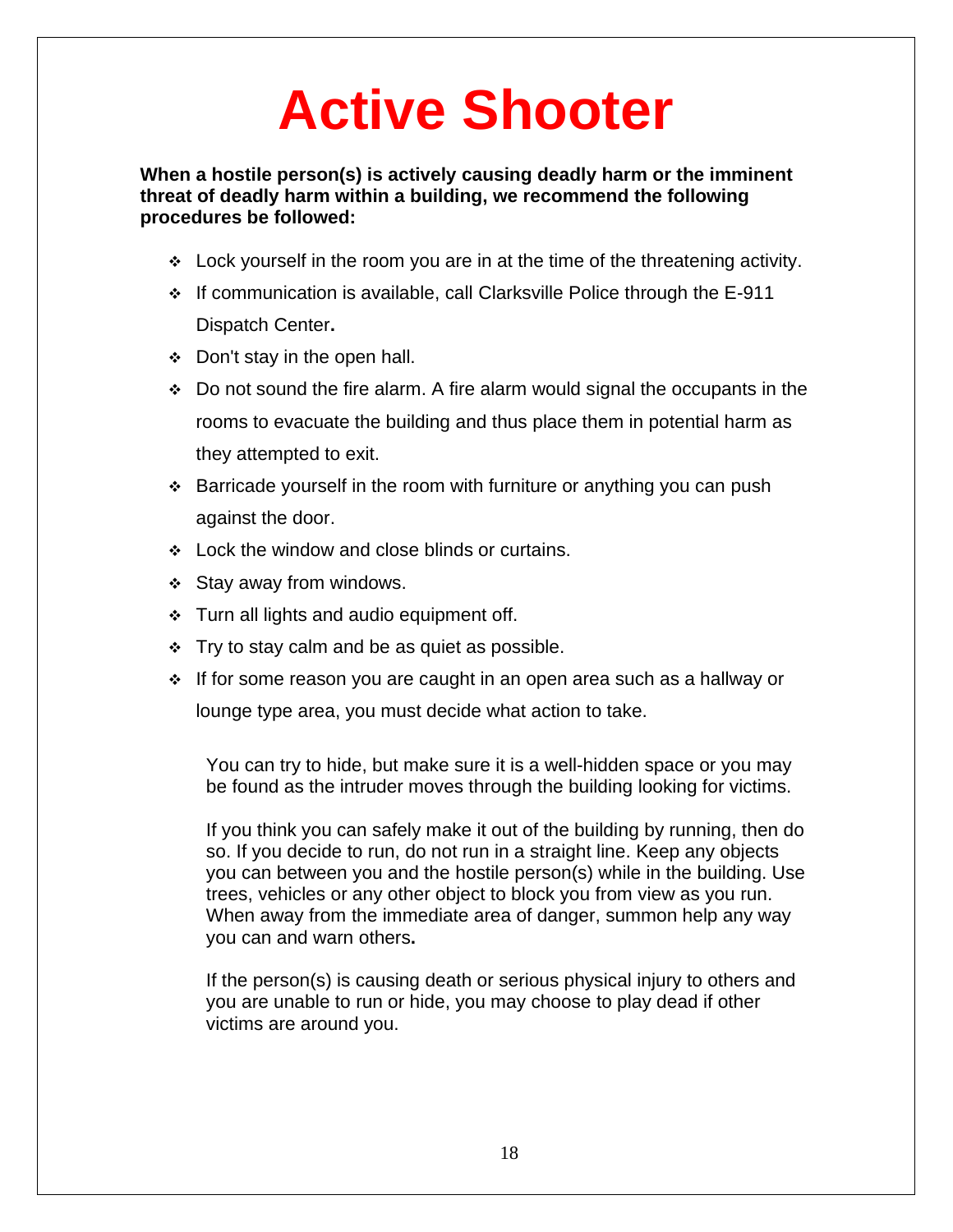### **Active Shooter**

The last option you have if caught in an open area, may be to fight back. This is dangerous, but depending on your situation, this could be your last option.

If you are caught by the intruder and are not going to fight back, follow their directions and don't look the intruder in the eyes.

Once the police arrive, obey all commands. This may involve your being handcuffed or made to put your hands in the air. This is done for safety reasons and once circumstances are evaluated by the police, they will give you further directions to follow.

**This Emergency Action Plan cannot cover every possible situation that might occur.** Nevertheless, it is a training tool that can reduce the number of injuries or death if put into action as soon as a situation develops. Time is a critical factor in the management of a situation of this manner.

#### **Warning Signs**

It must be stressed that if you have had contact with **ANY INDIVIDUALS** who display the following tendencies, that you contact the Austin Peay State University Public Safety Department in a timely manner:

- $\cdot \cdot$  Threatens harm or talks about killing other students, faculty or staff.
- ❖ Constantly starts or participates in fights.
- ❖ Loses temper and self-control easily.
- ❖ Swears or uses vulgar language most of the time.

❖ Possesses or draws artwork that depicts graphic images of death or violence.

❖ Assaults others constantly to include immediate family members.

❖ Possesses weapons (firearms or edged weapons) or has a preoccupation with them.

❖ Becomes frustrated easily and converts frustration into uncontrollable physical violence.